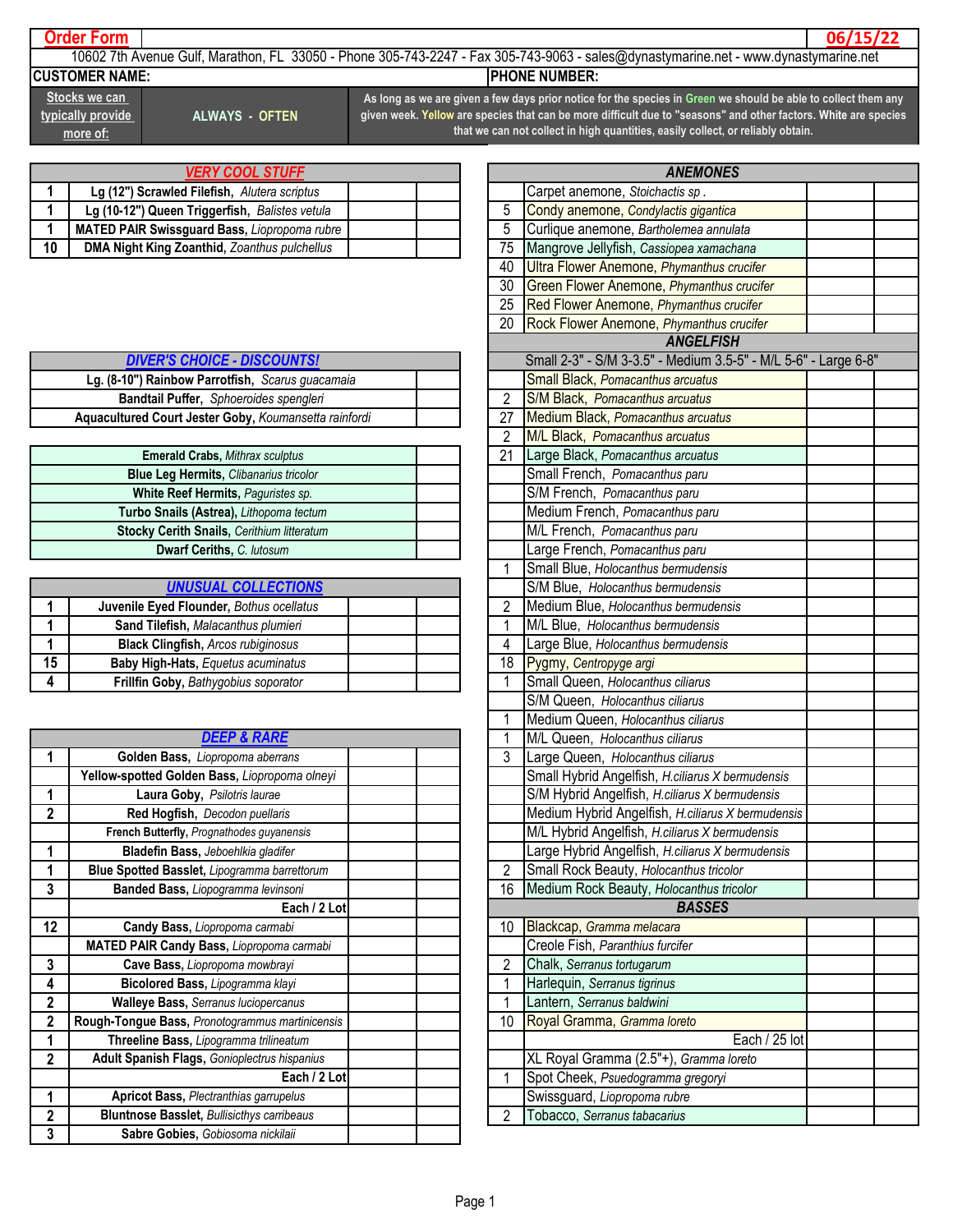|                | <b>BLENNIES</b>                                       |                 |
|----------------|-------------------------------------------------------|-----------------|
| 2              | Eyelash, Parablennius marmoreus                       | 4               |
| 25             | Molly Miller, Scartella cristata                      | $\overline{1}$  |
|                | Each / 25 lot                                         | $\overline{10}$ |
|                | Pike, Chaenopis sp.                                   | $\overline{25}$ |
|                | Redlip, Ophioblennuis atlanticus                      | $\overline{2}$  |
| 6              | Rhino, Paraclinus marmoratus                          | 10              |
| $\overline{2}$ | Ringed, Starksia hassi                                | $\mathbf{1}$    |
| 1              | Rosey, Malacoctenus macropus                          |                 |
| $\overline{1}$ | Saddled, Malacoctenus triangulatus                    |                 |
|                | Sailfin, Emblemaria pandionis                         | 4               |
| $\overline{2}$ | Scorpion, Labrisomas gobio                            |                 |
| $\overline{2}$ | Spineyhead, Acanthemblemaria spinosa                  | $\overline{2}$  |
| $\overline{3}$ | Triplefin, Enneanectes altivelis                      | $\overline{4}$  |
|                | <b>BUTTERFLY FISH</b>                                 |                 |
|                | Small 2-3" - Medium 3-4"                              |                 |
|                | Small Banded, Chaetodon striatus                      | 25              |
| 1              | Medium Banded, Chaetodon striatus                     | 1               |
| 1              | Small Foureye, Chaetodon capistratus                  |                 |
| 8              | Medium Foureye, Chaetodon capistratus                 |                 |
| 1              | Longnose, Chaetodon aculeatus                         | $\mathbf{1}$    |
| $\overline{2}$ | Small Reef, Chaetodon sedentarius                     |                 |
| 6              | Medium Reef, Chaetodon sedentarius                    |                 |
|                | Small Spotfin, Chaetodon ocellatus                    |                 |
| 2              | Medium Spotfin, Chaetodon ocellatus                   |                 |
|                | <b>CARDINALS</b>                                      | $\frac{2}{2}$   |
|                | Barred Cardinal, Apogon binotatus                     | $\overline{15}$ |
|                | Bigtooth Cardinal, Apogon affinis                     | 10              |
| 6              | Conchfish, Astropogon stellatus                       |                 |
| 20             | Flame Cardinal, Apogon maculatus                      | 15              |
|                | Two-Spot Cardinal, Apogon pseudomaculatus             | $\overline{c}$  |
|                | Whitestar Cardinal, Apogon lachneri                   |                 |
|                | <b>CRABS</b>                                          | $\overline{20}$ |
| 10             | Arrow, Stenorhynchus seticornis                       |                 |
|                | 2000 Blue Leg Hermit, Paguristes tricolor             |                 |
|                | Each / 100 lot                                        |                 |
|                | Calico, Hepatus epheliticus                           | 60              |
| 5              | Decorator, Macrocoeloma trispinosum                   |                 |
|                | Decorator Arrow, Podochela sp.                        | 10              |
| 500            | Emerald, Mithrax sculptus                             | 10              |
|                | Each / 50 lot                                         | 10              |
|                | Each / 100 lot                                        | 10              |
| 10             | Small Hermit (1-2"), Paguristes sp.                   | 10              |
| $\overline{2}$ | Medium Hermit (2-4"), Paguristes sp.                  | 10              |
| $\overline{2}$ | Large Hermit (4-6"), Paguristes sp.                   |                 |
| $\overline{2}$ | XL Hermit (6"+), Paguristes sp.                       |                 |
| 5              | Operculate Hermit, Phimochirus operculatus            |                 |
| $\overline{5}$ | Porcelain, Petrolisthes armatus                       | 10              |
| 50             | Red Leg Hermit, Calcinus tibicen                      | 10              |
|                | Each / 100 lot                                        | 10              |
| 200            | Scarlett Leg Hermit, Paguristes cadenati              | 10              |
|                | Each / 100 lot                                        | 10              |
| 6              | Sally Light Foot, Percnon gibbesi                     | 10              |
|                | Teddy Bear, Glyptoxanthus erosus                      | 10              |
|                | <b>HORSESHOE CRABS</b>                                | $\overline{10}$ |
|                | WIDTH: Small 1-3" - Medium 3-5" - Large 5-8" - XL 8"+ |                 |
| 30             | Small Horseshoe, Limulus polyphemus                   | 1               |
|                | Medium Horseshoe, Limulus polyphemus                  |                 |
| 5              | Large Horseshoe, Limulus polyphemus                   |                 |
|                | XL Horseshoe, Limulus polyphemus                      | $\mathbf{1}$    |
|                |                                                       |                 |

|                | <b>DAMSELS</b>                                                  |  |
|----------------|-----------------------------------------------------------------|--|
| 4              | Beaugregory, Stegastes leucostictus                             |  |
| 1              | Bi-color, Stegastes partitus                                    |  |
| 10             | Small Blue Reef, Chromis cyaneus                                |  |
| 25             | Medium Blue Reef, Chromis cyaneus                               |  |
| $\overline{2}$ | Cocoa, Stegastes variablis                                      |  |
| 10             | Green Chromis, Chromis multilineata                             |  |
| 1              | Small Jewel, Microspathodon chrysurus                           |  |
|                | Medium Jewel, Microspathodon chrysurus                          |  |
|                | Lightning, Chromis enchrysurus                                  |  |
| 4              | Orange, Stegastes planifrons                                    |  |
|                | Purple, Chromis scotti                                          |  |
| $\overline{c}$ | Scarlet Back, Stegastes adustus                                 |  |
| $\overline{4}$ | Sergeant Major, Abudefduf saxatilis                             |  |
|                | Sunshine, Chromis insolatus                                     |  |
|                | <b>DRUM</b>                                                     |  |
|                |                                                                 |  |
| 25<br>1        | High Hat, Paraques acuminatus                                   |  |
|                | Jackknife, Equetus acuminatus                                   |  |
|                | Small Spotted Drum, Equetus punctatus                           |  |
|                | Med Spotted Drum, Equetus punctatus                             |  |
| 1              | L/XL Spotted Drum, Equetus punctatus                            |  |
|                | <b>GOBIES</b>                                                   |  |
|                | Banner, Microgobius microlepis                                  |  |
|                | <b>Blue, Loglossus calliurus</b>                                |  |
| $\overline{c}$ | Bridled, Coryphopterous glaucofraenum                           |  |
| $\overline{2}$ | Goldspot, Gnatholepis thompsoni                                 |  |
| 15             | Masked, Coryphopterus personatus                                |  |
| 10             | Neon, Gobiosoma oceanops                                        |  |
|                | Orangespotted, Nes longus                                       |  |
| 15             | Peppermint, Coryphopterus lipernes                              |  |
| $\overline{2}$ | Rusty, Priolepsis hipoliti                                      |  |
|                | Seminole Goby, Microgobius carri                                |  |
| 20             | Sharknose, Gobiosoma evelynae                                   |  |
|                | Tiger, Gobiosoma macrodon                                       |  |
|                | Yellowline, Gobiosoma horsti                                    |  |
|                | WILD GORGONIANS - 6" to 8" (Enquire for prices on larger sizes) |  |
| 60             | Assorted Gorgonia                                               |  |
|                | Each / 12 lot                                                   |  |
| 10             | Bipinnate Sea Plume, Antillogorgia bipinnata                    |  |
| 10             | Corky Sea Finger, Briareum asbestium                            |  |
| 10             | Knobby Sea Rod, Eunicea mammosa                                 |  |
| 10             | Purple Sea Whip, Pterogorgia guadalupensis                      |  |
| 10             | Slit Pore Sea Rod, Plexaurella nutans                           |  |
| 10             | Yellow Sea Whip, Pterogorgia citrine                            |  |
|                | Red Sea Rod Gorgonian, Diodogorgia nodulifera                   |  |
|                | Yellow Sea Rod Gorgonian, Diodogorgia nodulifera                |  |
|                | PROPAGATED-GORGO (clippings mounted on ceramic base)            |  |
| 10             | Corky Sea Finger, Briareum asbestium                            |  |
| 10             | Orange Spiny Sea Rod, Muricea elongatea                         |  |
| 10             | Purple Bipinnate, Antillogorgia bipinnata                       |  |
| 10             | Purple Candelabra, Plexaura flexuosa                            |  |
| 10             | Purple Knobby Sea Rod, Eunicea mammosa                          |  |
| 10             | Purple Sea Whip, Pterogorgia guadalupensis                      |  |
| 10             | Slit Pore Sea Rod, Plexaurella nutans                           |  |
| 10             |                                                                 |  |
|                | Yellow Bipinnate, Pseudopterogorgonia bipinnata                 |  |
|                | <b>HAMLETS</b>                                                  |  |
| 1              | Barred, Hypoplectrus puella                                     |  |
|                | Black, Hypoplectrus nigricans                                   |  |
|                | Blue, Hypoplectrus gemma                                        |  |
| 1              | Butter, Hypoplectrus unicolor                                   |  |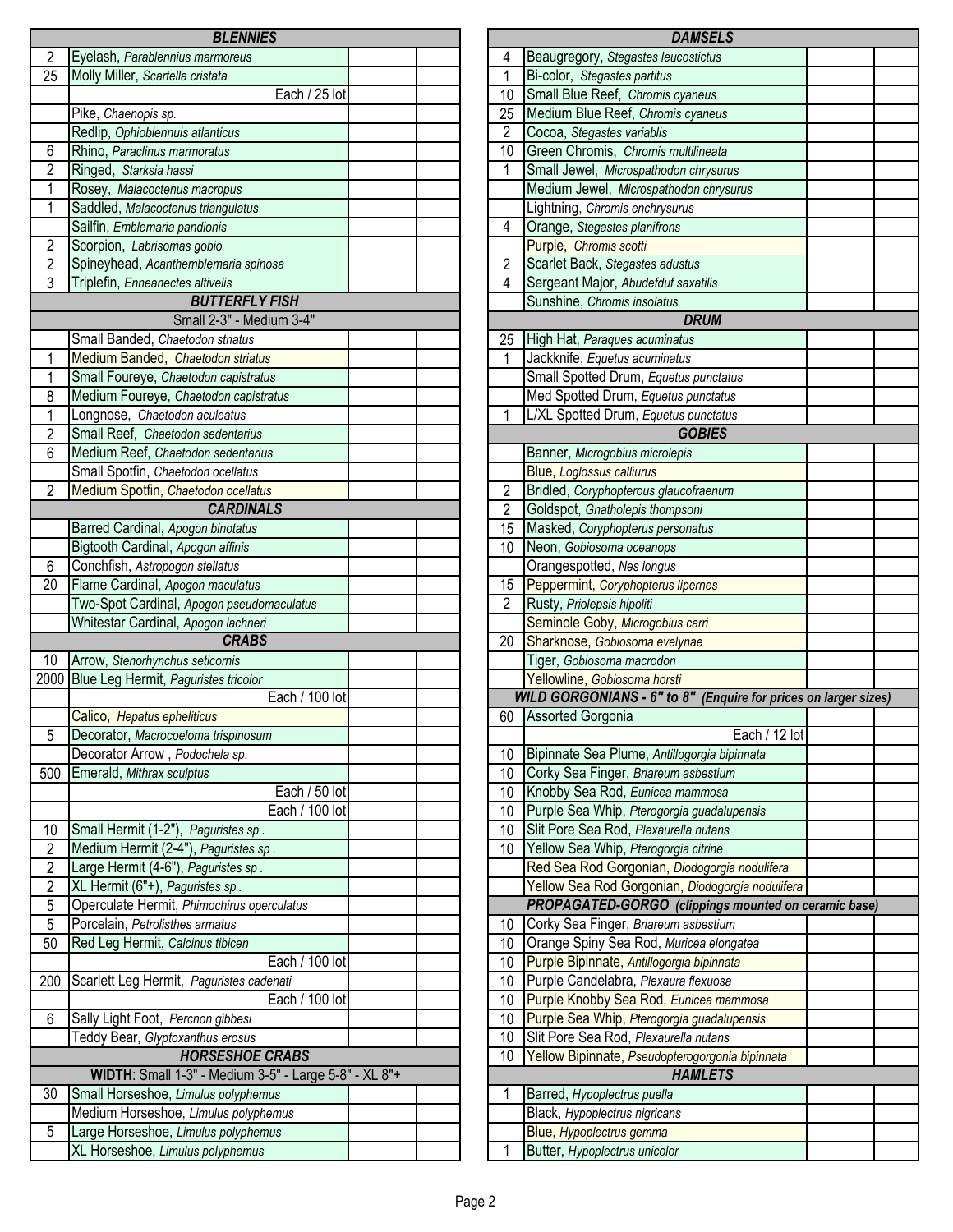|                | <b>HAMLETS CONT.</b>                                                          |                | <b>MORAY EELS</b>                                                                  |
|----------------|-------------------------------------------------------------------------------|----------------|------------------------------------------------------------------------------------|
|                | Copper, Hypoplectrus sp.                                                      | 2              | Chain Link, Echidna catenata                                                       |
| 1              | Indigo Hamlet, Hypoplectrus indigo                                            |                | Chestnut, Enchelycore carychroa                                                    |
|                | Shy, Hypoplectrus guttavarius                                                 | 1              | Gold Tail, Muraena miliaris                                                        |
|                | Yellowtail, Hypoplectrus chlorulus                                            |                | Goldspot, Myrichthys ocellatus                                                     |
|                | <b>HOGFISH</b>                                                                | 1              | Medium Green (24"-36"), Gymnothorax funebris                                       |
|                | Small 2-3" - S/M 3-3.5" - Medium 3.5-5" - M/L 5-6" - Large 6-8"               |                | Purple Mouth, Gymnothorax vicinus                                                  |
|                | Sm/Md Cuban, Bodianus pulchellus                                              |                | Spotted, Gymnothorax moringa                                                       |
| 1              | Medium Cuban, Bodianus pulchellus                                             |                | Viper, Enchelycore nigricans                                                       |
| 1              | Md/Lg Cuban, Bodianus pulchellus                                              |                | <b>PARROTFISH</b>                                                                  |
| 1              | Large Cuban, Bodianus pulchellus                                              | 2              | Assorted Small (2-4"), Scarus sp.                                                  |
| $\overline{2}$ | Small Spanish, Bodianus rufus                                                 | $\overline{2}$ | Med Blue (4-6"), Scarus coeruleus                                                  |
|                | S/M Spanish, Bodianus rufus                                                   | $\overline{2}$ | Lg Blue (7-12"), Scarus coeruleus                                                  |
| $\overline{c}$ | Medium Spanish, Bodianus rufus                                                |                | Greenblotch (1-2"), Sparisoma atumarium                                            |
| 1              | Md/Lg Spanish, Bodianus rufus                                                 | $\overline{2}$ | Med Midnight (4-6"), Scarus coelestinus                                            |
| 1              | Large Spanish, Bodianus rufus                                                 | 1              | Lg Midnight (7-12"), Scarus coelestinus                                            |
|                | <b>JAWFISH</b>                                                                | 1              | Med Painted (4-6"), Scarus iserti                                                  |
| 1              | Banded Jawfish, Opistognathus macrognathus                                    | 1              | Lg Painted (6-8"), Scarus iserti                                                   |
|                | Dusky Jawfish, Opistognathus whitehursti                                      |                | Med Princess (4-6"), Scarus taeniopterus                                           |
| $\mathbf 1$    | Mottled Jawfish, Opistognathus maxillosus                                     |                | Lg Princess (7-12"), Scarus taeniopterus                                           |
| 1              | Spotfin Jawfish, Opistognathus robinsi                                        | $\mathbf{1}$   | Med Rainbow (4-6"), Scarus guacamaia                                               |
|                | Swordtail Jawfish, Lonchopithus micrognathus                                  | 8              | Lg Rainbow (7-12"), Scarus guacamaia                                               |
| 10             | Yellowhead (Local), Opistognathus aurifrons                                   | $\overline{2}$ | Med (female) Stoplight (4-6"), Sparisoma viride                                    |
| 20             | Yellowhead (Pearly), Opistognathus aurifrons                                  | $\mathbf{1}$   | Lg (male) Stoplight (7-12"), Sparisoma viride                                      |
|                | LIVE ROCK / CORALLIMORPH / RICORDEA / ZOANTHIDS                               |                | <b>PUFFERS</b>                                                                     |
| 1000           | Aquaculture Live Plant Rock (request in advance)                              | 2              | S/M Balloonfish (2-4"), Diodon holocanthus                                         |
|                | Per lb / 100 lb lot                                                           | $\overline{2}$ | M/L Balloonfish (4-6"), Diodon holocanthus                                         |
| 10             | Green St. Thomas Cmorph, Discosoma sanctithoma                                | 4              | Bandtail, Sphoeroides spengleri                                                    |
|                | Red St. Thomas Cmorph, Discosoma sanctithomae                                 | 6              | Sharpnose, Canthigaster rostrata                                                   |
|                | Forked Tentacle Cmorph, Discosoma carlgreni                                   |                | S/M Striped Burrfish, Chilomycterus schoepfi                                       |
|                |                                                                               |                |                                                                                    |
|                |                                                                               |                | <b>SHRIMP</b>                                                                      |
|                | Superman Corallimorph, Discosoma sp.                                          |                |                                                                                    |
| 20<br>20       | Ricordea - Pink, Ricordea florida<br>Ricordea - Multi Color, Ricordea florida | 5<br>2         | Anemone, Ancylomenes pedersoni                                                     |
| 40             | Ricordea - Green, Ricordea florida                                            |                | <b>Banded Coral, Stenopus hispidus</b><br>Bumble Bee, Gnatholepis sp.              |
| 30             | Ricordea - Blue, Ricordea florida                                             | 1              | Gold Banded, Stenopus scutellatus                                                  |
| 5              | Ricordea - Orange, Ricordea florida                                           |                | Peppermint, Lysmata wurdemanni                                                     |
| 10             | DMA Night King, Zoanthus pulchellus                                           |                |                                                                                    |
|                | DMA Mystique, Zoanthus pulchellus                                             |                |                                                                                    |
|                | DMA Gamora, Zoanthus pulchellus                                               | $\overline{2}$ | Each / 50 k<br>Each / 100 lo<br>Pistol, Alpheaus sp.                               |
| 15             | Zoanthoid Seamat Colonies, Zoanthus pulchellus                                | 15             | Sand Sifting Brown, Penaus sp.                                                     |
|                | <b>MOLLUSKS</b>                                                               |                |                                                                                    |
|                | S Horse Conch (1-2"), Pleuroploca gigantea                                    |                | Two Claw, Brachycarpus biunguiculatus                                              |
|                | M Horse Conch (2-4"), Pleuroploca gigantea                                    |                |                                                                                    |
| 1              | L Horse Conch (4-8"), Pleuroploca gigantea                                    | 25             | M/L Blackbar Soldierfish, Myripristis jacobus                                      |
| 5              | Florida Fighting Conch, Strombus alatus                                       | 5              | Dusky Squirrel, Sargocentron vexillarium                                           |
|                | Cowrie, Cypraea cervus                                                        |                | Each / 25 k<br>SQUIRRELFISH / SOLDIERFISH<br>Longspine Squirrel, Holocentrus rufus |
| 1000           | Dwarf Cerith, Cerithium altratum (Sm. Black)                                  | 5              | Reef Squirrel, Sargocentron coruscum                                               |
|                | Each / 100 lot                                                                |                | <b>STARFISH</b>                                                                    |
|                | Each / 1000 lot                                                               |                | Basket, Astrophyton muricaatum                                                     |
| 5              | Flame Scallops, Lima scabra                                                   | 25             | Brittle, Ophicocoma sp.                                                            |
|                | Flamingo Tongue, Cyphoma gibbosum                                             | 15             | Common, Echinaster sp.                                                             |
|                | Nassarius, Nassarius obsoletus                                                | 25             | Serpent, Ophicocoma sp.                                                            |
|                | Each / 100 lot                                                                | 50             | <b>Assorted Brittle &amp; Serpent</b>                                              |
|                | Orange Limpet, Calloplax sp.                                                  |                | <b>STINGRAYS</b>                                                                   |
| 500            | Stocky Cerith, Cerithium literatum<br>(Lg. White)                             | 8              | Yellow Ray, Urolophus jamaicensis                                                  |
|                | Each / 100 lot                                                                |                | <b>URCHINS</b>                                                                     |
| $\overline{2}$ | Tulip, Fasciolaria tulipa                                                     | 50             | Pencil, Eucidaris tribloides                                                       |
| 1000           | Turbos, Lithopoma tectum                                                      | 50             | Each / 25 I<br>Pin Cushion, Lytechinus variegates                                  |
|                | Each / 100 lot                                                                | 50             | Rock, Echinometra lucunter                                                         |

|                | <b>MORAY EELS</b>                                                            |  |
|----------------|------------------------------------------------------------------------------|--|
| 2              | Chain Link, Echidna catenata                                                 |  |
|                | Chestnut, Enchelycore carychroa                                              |  |
| 1              | Gold Tail, Muraena miliaris                                                  |  |
|                | Goldspot, Myrichthys ocellatus                                               |  |
| $\overline{1}$ | Medium Green (24"-36"), Gymnothorax funebris                                 |  |
|                | Purple Mouth, Gymnothorax vicinus                                            |  |
|                | Spotted, Gymnothorax moringa                                                 |  |
|                | Viper, Enchelycore nigricans                                                 |  |
|                | <b>PARROTFISH</b>                                                            |  |
| 2              | Assorted Small (2-4"), Scarus sp.                                            |  |
| $\overline{2}$ | Med Blue (4-6"), Scarus coeruleus                                            |  |
| $\overline{2}$ | Lg Blue (7-12"), Scarus coeruleus                                            |  |
|                | Greenblotch (1-2"), Sparisoma atumarium                                      |  |
| $\overline{2}$ | Med Midnight (4-6"), Scarus coelestinus                                      |  |
| $\overline{1}$ |                                                                              |  |
| 1              | Lg Midnight (7-12"), Scarus coelestinus<br>Med Painted (4-6"), Scarus iserti |  |
| 1              | Lg Painted (6-8"), Scarus iserti                                             |  |
|                | Med Princess (4-6"), Scarus taeniopterus                                     |  |
|                | Lg Princess (7-12"), Scarus taeniopterus                                     |  |
| 1              | Med Rainbow (4-6"), Scarus guacamaia                                         |  |
| 8              | Lg Rainbow (7-12"), Scarus guacamaia                                         |  |
| $\overline{c}$ | Med (female) Stoplight (4-6"), Sparisoma viride                              |  |
| $\overline{1}$ | Lg (male) Stoplight (7-12"), Sparisoma viride                                |  |
|                | <b>PUFFERS</b>                                                               |  |
| $\overline{c}$ | S/M Balloonfish (2-4"), Diodon holocanthus                                   |  |
| $\overline{2}$ | M/L Balloonfish (4-6"), Diodon holocanthus                                   |  |
| 4              | Bandtail, Sphoeroides spengleri                                              |  |
| 6              | Sharpnose, Canthigaster rostrata                                             |  |
|                | S/M Striped Burrfish, Chilomycterus schoepfi                                 |  |
|                |                                                                              |  |
|                | <b>SHRIMP</b>                                                                |  |
| 5              | Anemone, Ancylomenes pedersoni                                               |  |
| $\overline{2}$ | <b>Banded Coral, Stenopus hispidus</b>                                       |  |
|                | Bumble Bee, Gnatholepis sp.                                                  |  |
| 1              | Gold Banded, Stenopus scutellatus                                            |  |
|                | Peppermint, Lysmata wurdemanni                                               |  |
|                | Each / 50 lot                                                                |  |
|                | Each / 100 lot                                                               |  |
| $\overline{2}$ | Pistol, Alpheaus sp.                                                         |  |
| 15             | Sand Sifting Brown, Penaus sp.                                               |  |
|                | Each / 25 lot                                                                |  |
|                | Two Claw, Brachycarpus biunguiculatus                                        |  |
|                | <b>SQUIRRELFISH / SOLDIERFISH</b>                                            |  |
| 25             | M/L Blackbar Soldierfish, Myripristis jacobus                                |  |
| 5              | Dusky Squirrel, Sargocentron vexillarium                                     |  |
|                | Longspine Squirrel, Holocentrus rufus                                        |  |
| 5              | Reef Squirrel, Sargocentron coruscum                                         |  |
|                | <b>STARFISH</b>                                                              |  |
|                | Basket, Astrophyton muricaatum                                               |  |
| 25             | Brittle, Ophicocoma sp.                                                      |  |
| 15             | Common, Echinaster sp.                                                       |  |
| 25             | Serpent, Ophicocoma sp.                                                      |  |
| 50             | Assorted Brittle & Serpent<br>Each / 25 lot                                  |  |
|                | <b>STINGRAYS</b>                                                             |  |
| 8              | Yellow Ray, Urolophus jamaicensis                                            |  |
|                | <b>URCHINS</b>                                                               |  |
| 50             | Pencil, Eucidaris tribloides                                                 |  |
| 50             | Pin Cushion, Lytechinus variegates                                           |  |
| 50             | Rock, Echinometra lucunter                                                   |  |